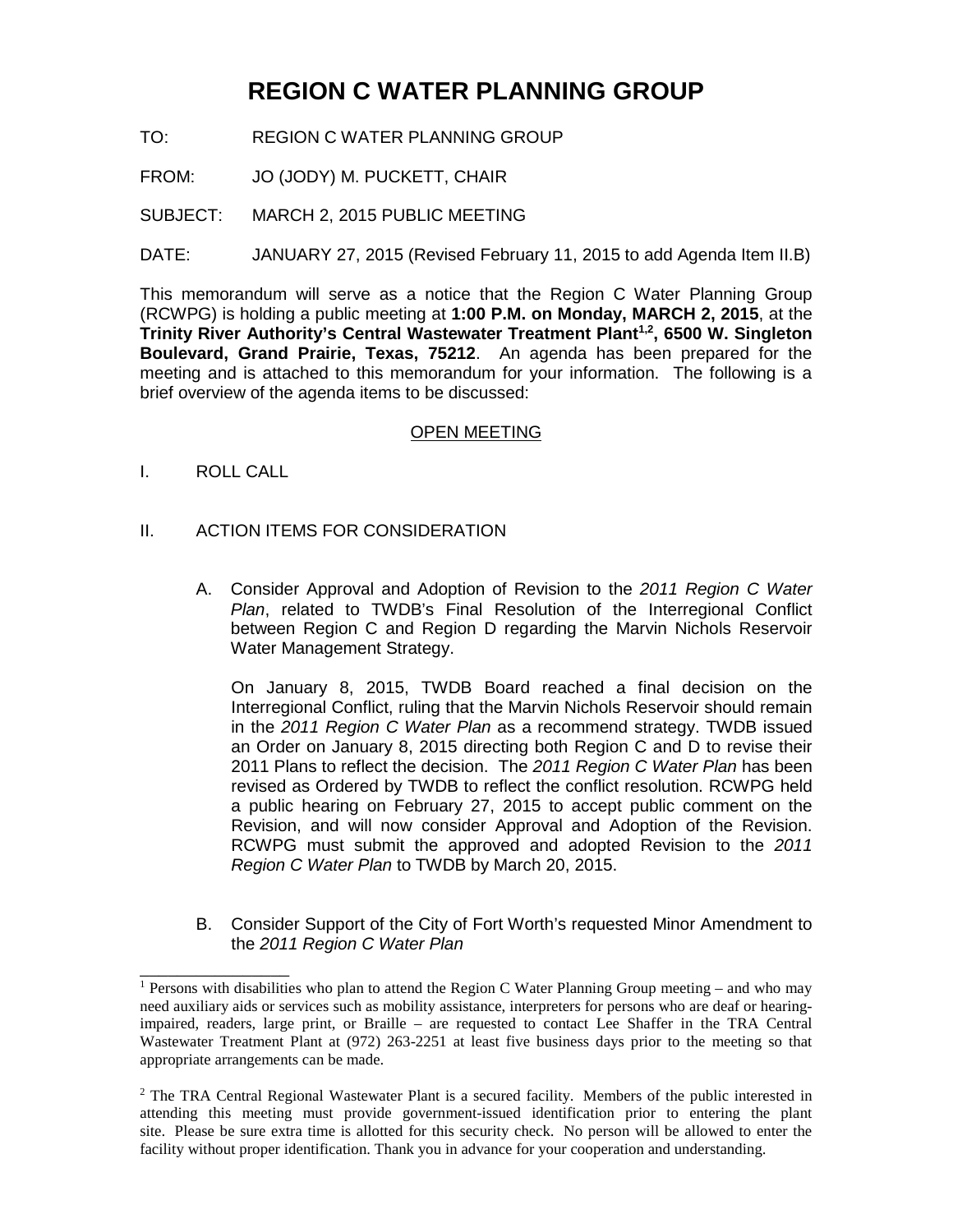The City of Fort Worth is seeking RCWPG support of its efforts to seek a Minor Amendment to the *2011 Region C Water Plan*. A representative of Fort Worth will present information related to this request.

Items for RCWPG Consideration:

- Consider approval to support the City of Fort Worth's proposed Minor Amendment to the *2011 Region C Water Plan*.
- Consider authorization, contingent upon RCWPG support, for the Region C chair to submit a Minor Amendment Determination Request to the TWDB Executive Administrator for the City of Fort Worth's proposed Minor Amendment.
- III. OTHER ITEMS
	- A. Public Comments

## IV. ADJOURNMENT

The following items are enclosed with this memorandum:

- 1. RCWPG Agenda March 2, 2015
- cc: Ms. Fiona Allen, Designated Alternate for Kevin Ward Ms. Marion Henderson, Designated Alternate for Robert Scott Mr. Tim Fisher, Designated Alternate for Howard Martin Judge Spanky Carter, Designated Alternate for G. K. Maenius Ms. Sharon Hayes, Designated Alternate for James Hotopp Mr. Joe Kana, Designated Alternate for Jim McCarter Ms. Mary Vogelson, Designated Alternate for Dr. Thomas LaPoint Mr. Jim Oliver, Designated Alternate for Jack Stevens Mr. Mike Rickman, Designated Alternate for Tom Kula Mr. Craig Schkade, Designated Alternate for Russell Laughlin Mr. Ron Sellman, Designated Alternate for Drew Satterwhite Mr. Denis Qualls, Designated Alternate for Jody Puckett Vacant, Designated Alternate for Bob Riley Mr. Andy Cronberg, Designated Alternate for Frank Crumb Mr. Tim Welch, Designated Alternate for Steve Mundt Mr. Dennis Donoho, Designated Alternate for Connie Standridge Mr. Gary Clayton, Designated Alternate for Tom Woodward Mr. David Rutledge, Designated Alternate for Gary Spicer Mr. Jay Barksdale, Designated Alternate for Bill Ceverha Mr. John Alford, Designated Alternate for David Bailey Vacant, Designated Alternate for Gary Douglas Mr. Thomas Smith, Designated Alternate for Harold Latham Ms. Connie Townsend, TWDB Mr. Darrell Dean, TDA Mr. Adam Whisenant, TPWD Mr. Curtis Campbell, Region B Representative